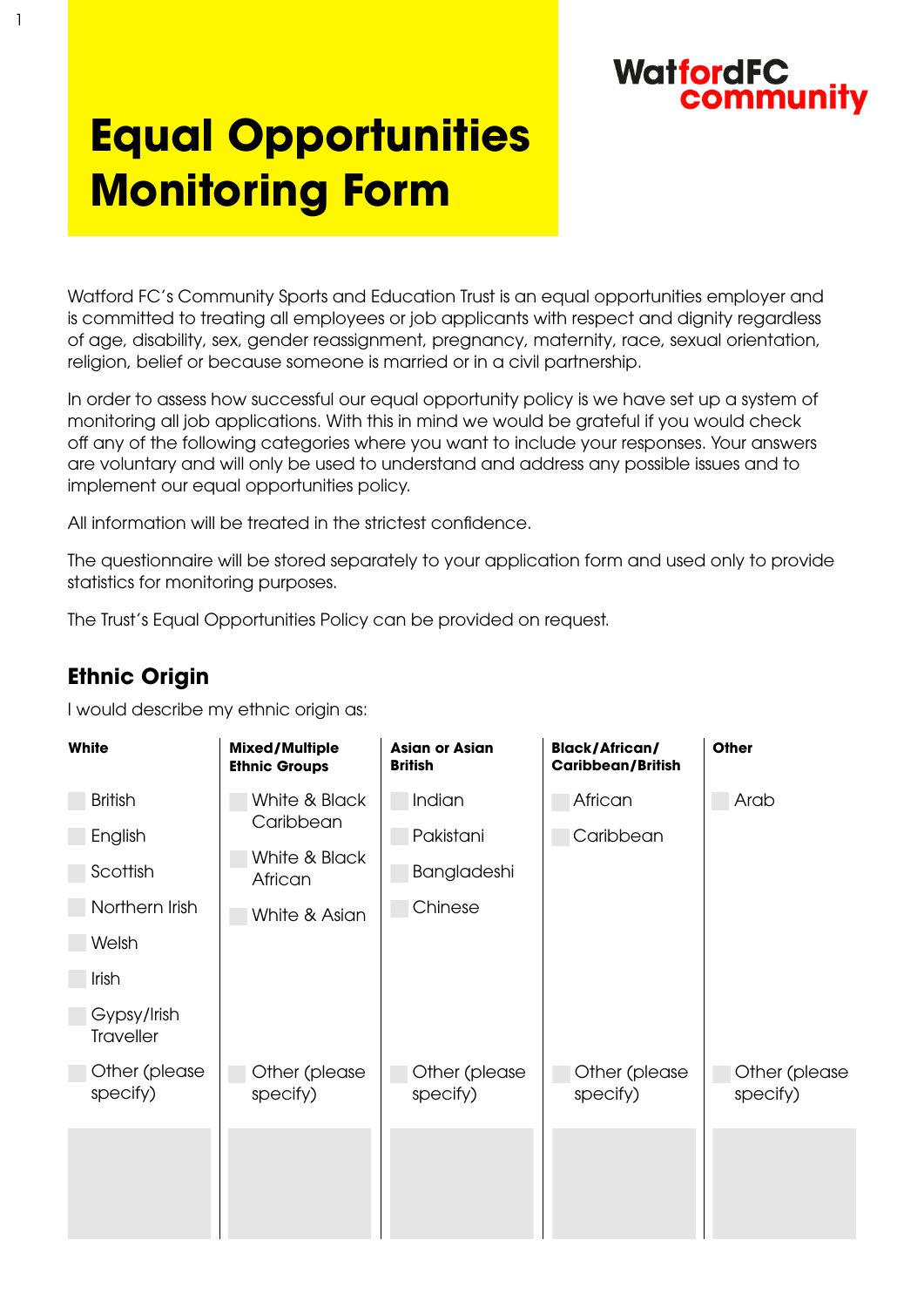

## **Equal Opportunities Monitoring Form**

| Gender                                                                                                                                                                                             |                         |             |                        |                      |
|----------------------------------------------------------------------------------------------------------------------------------------------------------------------------------------------------|-------------------------|-------------|------------------------|----------------------|
| <b>Male</b>                                                                                                                                                                                        | Female                  | Transgender | Other (please specify) | Prefer not to answer |
|                                                                                                                                                                                                    |                         |             |                        |                      |
|                                                                                                                                                                                                    |                         |             |                        |                      |
|                                                                                                                                                                                                    |                         |             |                        |                      |
|                                                                                                                                                                                                    | <b>The Equality Act</b> |             |                        |                      |
| The Equality Act defines disability as 'A physical or mental impairment which has a substantial<br>and long-term adverse effect on the person's ability to carry out normal day to day activities' |                         |             |                        |                      |

Do you consider yourself to have a disability?

Yes No Prefer not to answer

If yes please state nature of disability:

If you wish, you may disclose information about yourself in this section in relation to your:

#### **Sexual Orientation**

| Bisexual              | ' Gay Man              | <sup>I</sup> Gay Woman/Lesbian |
|-----------------------|------------------------|--------------------------------|
| Heterosexual/Straight | Other (please specify) | I prefer not to answer         |

#### **Religion or Belief**

| No Religion | Christian (all denominations) | <b>Buddhist</b>        |
|-------------|-------------------------------|------------------------|
| Hindu       | Jewish                        | Muslim                 |
| Sikh        | Other (Please specify)        | I prefer not to answer |

#### **Age**

| $16 - 25$ | $26 - 35$              | $36 - 45$ |
|-----------|------------------------|-----------|
| $46 - 55$ | $56 - 65$              | 66-70     |
| Over 70   | I prefer not to answer |           |